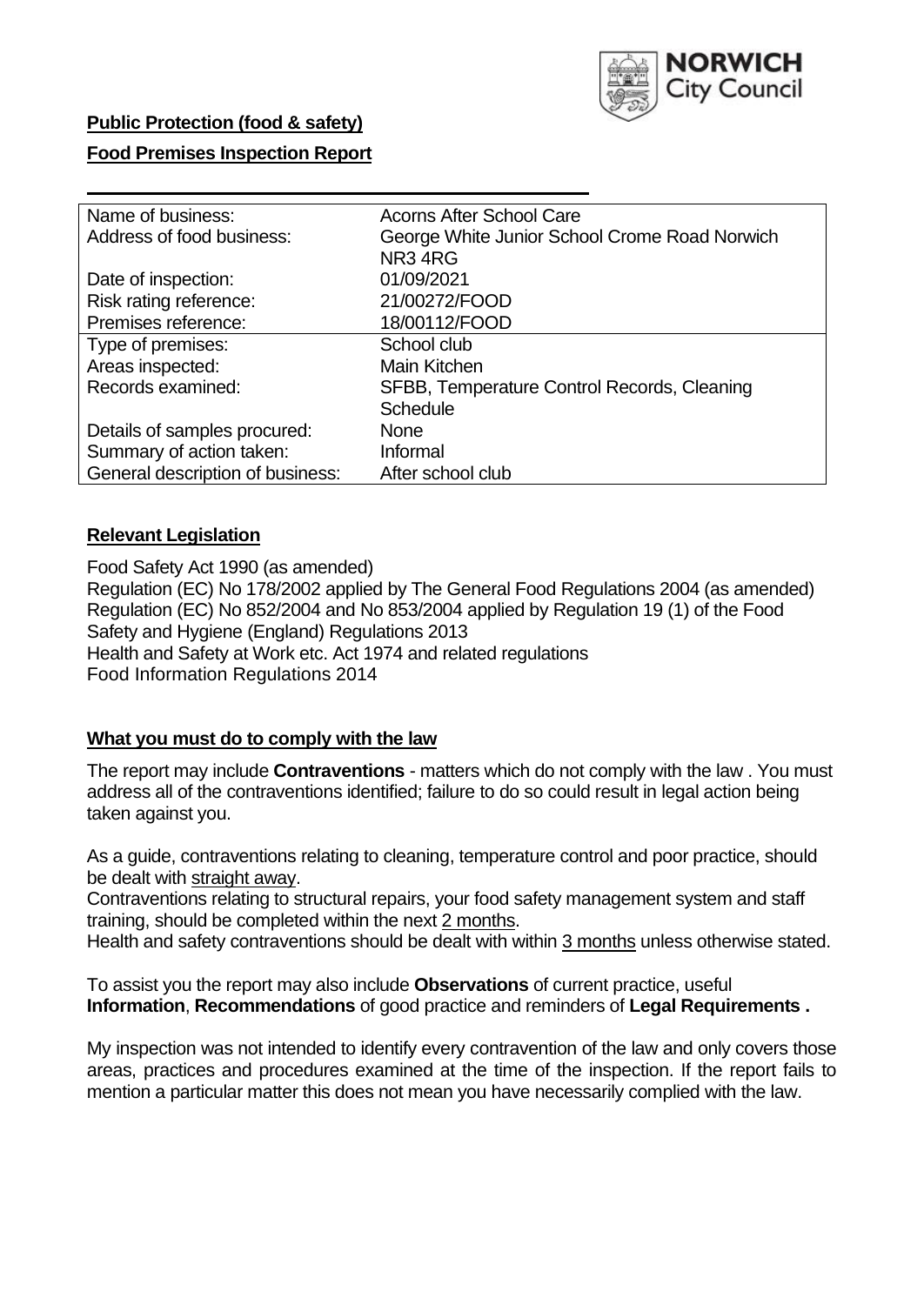# **FOOD SAFETY**

#### **How we calculate your Food Hygiene Rating:**

 The food safety section has been divided into the three areas which you are scored against for the hygiene rating: 1. food hygiene and safety procedures, 2. structural requirements and 3. confidence in management/control procedures. Each section begins with a summary of what was observed and the score you have been given. Details of how these scores combine to produce your overall food hygiene rating are shown in the table.

| <b>Compliance Area</b>                     |          |    |                | <b>You Score</b> |                |           |    |           |                |  |  |
|--------------------------------------------|----------|----|----------------|------------------|----------------|-----------|----|-----------|----------------|--|--|
| Food Hygiene and Safety                    |          |    |                | $\overline{0}$   | 5              | 10        | 15 | 20        | 25             |  |  |
| <b>Structure and Cleaning</b>              |          |    | $\overline{0}$ | 5                | 10             | 15        | 20 | 25        |                |  |  |
| Confidence in management & control systems |          |    | $\overline{0}$ | 5                | 10             | 15        | 20 | 30        |                |  |  |
|                                            |          |    |                |                  |                |           |    |           |                |  |  |
| <b>Your Total score</b>                    | $0 - 15$ | 20 |                | $25 - 30$        |                | $35 - 40$ |    | $45 - 50$ | > 50           |  |  |
| <b>Your Worst score</b>                    | 5        | 10 |                | 10               |                | 15        |    |           | $\blacksquare$ |  |  |
|                                            |          |    |                |                  |                |           |    |           |                |  |  |
| <b>Your Rating is</b>                      | 5        | 4  | 3              |                  | $\overline{2}$ |           |    |           | $\Omega$       |  |  |

Your Food Hygiene Rating is 5 - a very good standard



## **1. Food Hygiene and Safety**

 with legal requirements. You have safe food handling practices and procedures and all the Food hygiene standards are high. You demonstrated a very good standard of compliance necessary control measures to prevent cross-contamination are in place. Some minor contraventions require your attention. **(Score 5)** 

### Contamination risks

**Observation** I was pleased to see you were able to demonstrate effective controls to prevent cross-contamination.

 Chopping/cutting boards must be stored in a rack properly divided to stop **Recommendation** Chopping/cutting boards were being stored directly touching. cross-contamination and to allow aeration

#### Hand-washing

**Observation** I was pleased to see handwashing was well managed.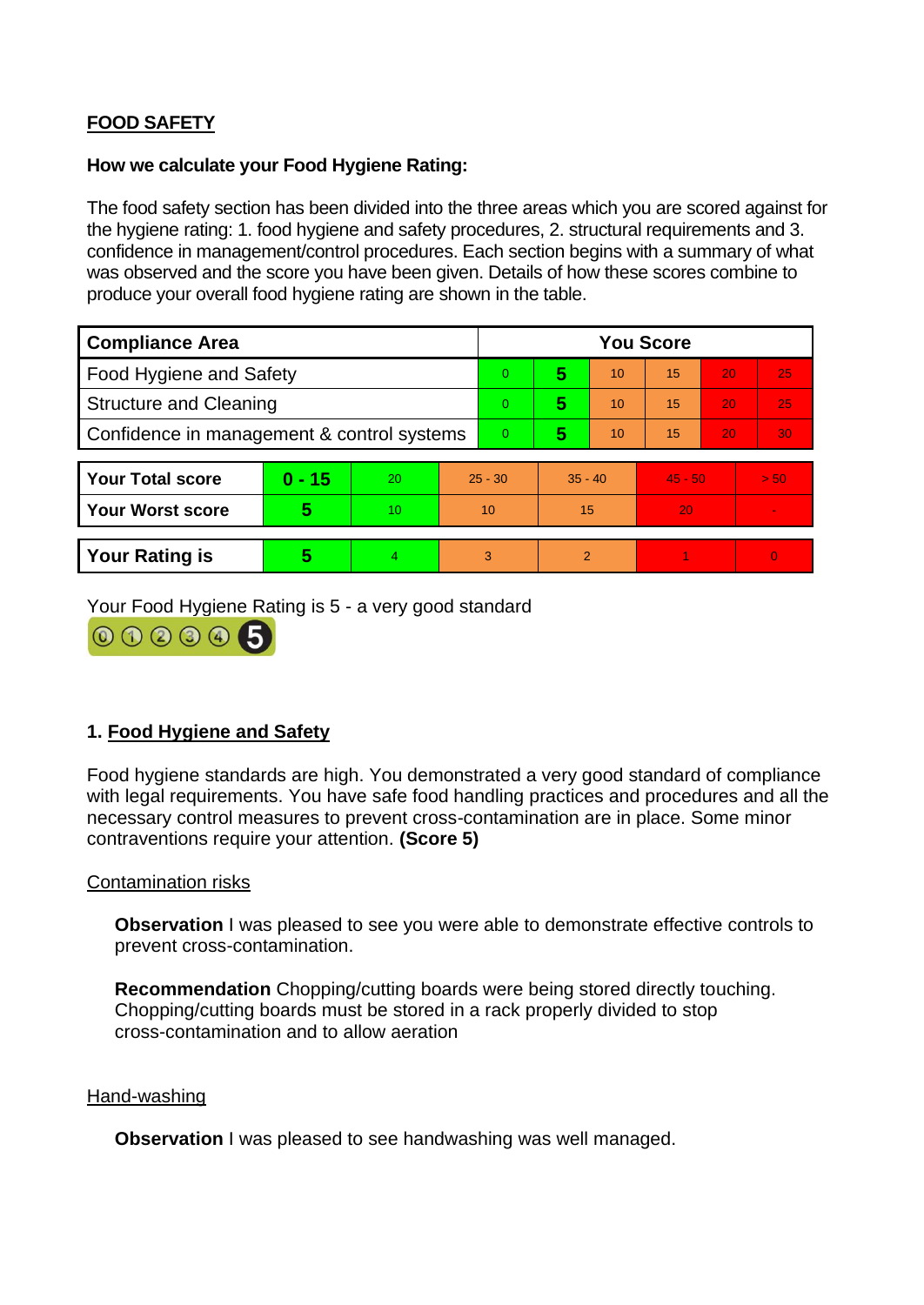#### Personal Hygiene

 made difficult for food handlers to maintain sufficiently high standards of personal **Contravention** The following are examples of poor personal hygiene or where it was cleanliness:

• food handlers were seen wearing jewellery/watch

**Legal requirement** Jewellery should not be worn when preparing food as this could cause a cross contamination problem

**Observation** I was pleased to see that standards of personal hygiene were high.

#### Temperature Control

**Observation** I was pleased to see you were able to limit bacterial growth and/or survival by applying appropriate temperature controls at points critical to food safety and that you were monitoring temperatures.

### **2. Structure and Cleaning**

 The structure facilities and standard of cleaning and maintenance are all of a good standard and only minor repairs and/or improvements are required. Pest control and waste disposal provisions are adequate. The minor contraventions require your attention. **(Score 5)** 

### Cleaning of Structure

**Contravention** The following items were dirty and require more frequent and thorough cleaning:

• cobwebs were seen behind oven

### Cleaning of Equipment and Food Contact Surfaces

**Contravention** The following items are dirty and must be cleaned:

• microwave

 **Observation** You had dedicated equipment for the preparation of raw and ready-to-eat foods.

### Cleaning Chemicals / Materials / Equipment and Methods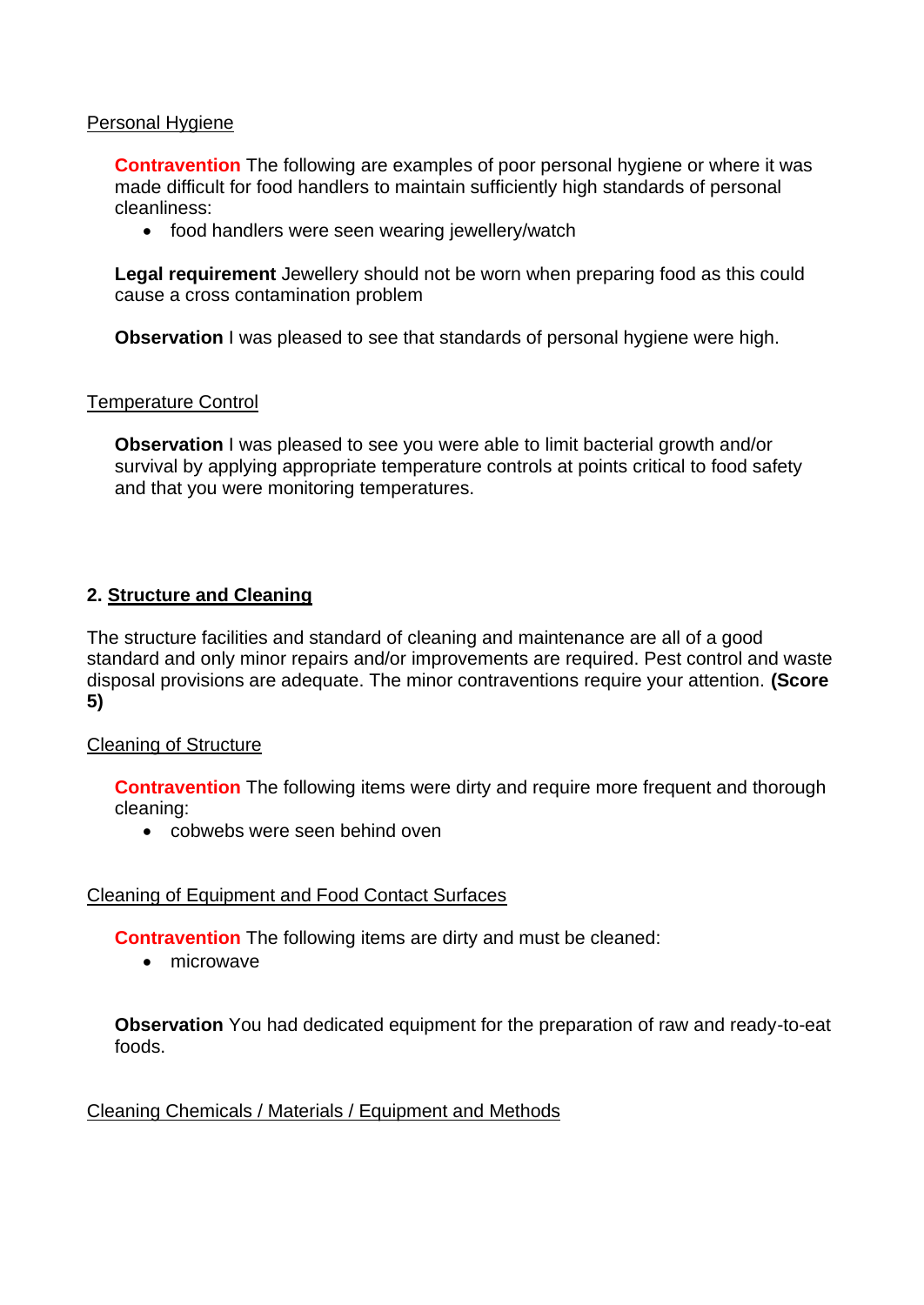**Observation** I was pleased to see that the premises was kept clean and that your cleaning materials, methods and equipment were able to minimise the spread of harmful bacteria between surfaces

Facilities and Structural provision

**Observation** I was pleased to see the premises had been well maintained and that adequate facilities had been provided.

### Pest Control

**Observation** I was pleased to see that the premises was proofed against the entry of pests and that pest control procedures were in place.

## **3. Confidence in Management**

A food safety management system is in place and you demonstrate a very good standard of compliance with the law. You have a good track record. There are some minor contraventions which require your attention. **(Score 5)** 

### Type of Food Safety Management System Required

**Observation** Your SFBB/food safety management system was in place and working well. I was confident you had effective control over hazards to food.

 demonstrate effective control over food spoilage organisms. **Observation** You were date labelling perishable foods appropriately and could

**Observation** You had colour-coded equipment and effective separation between raw and ready-to-eat food at all stages in your operation.

**Observation** You were monitoring (and recording) the temperatures of your fridges and freezers as well as the temperature of cooked/hot-held food and could demonstrate effective systems for controlling bacterial growth and survival.

### **Traceability**

**Observation** Your records were such that food could easily be traced back to its supplier.